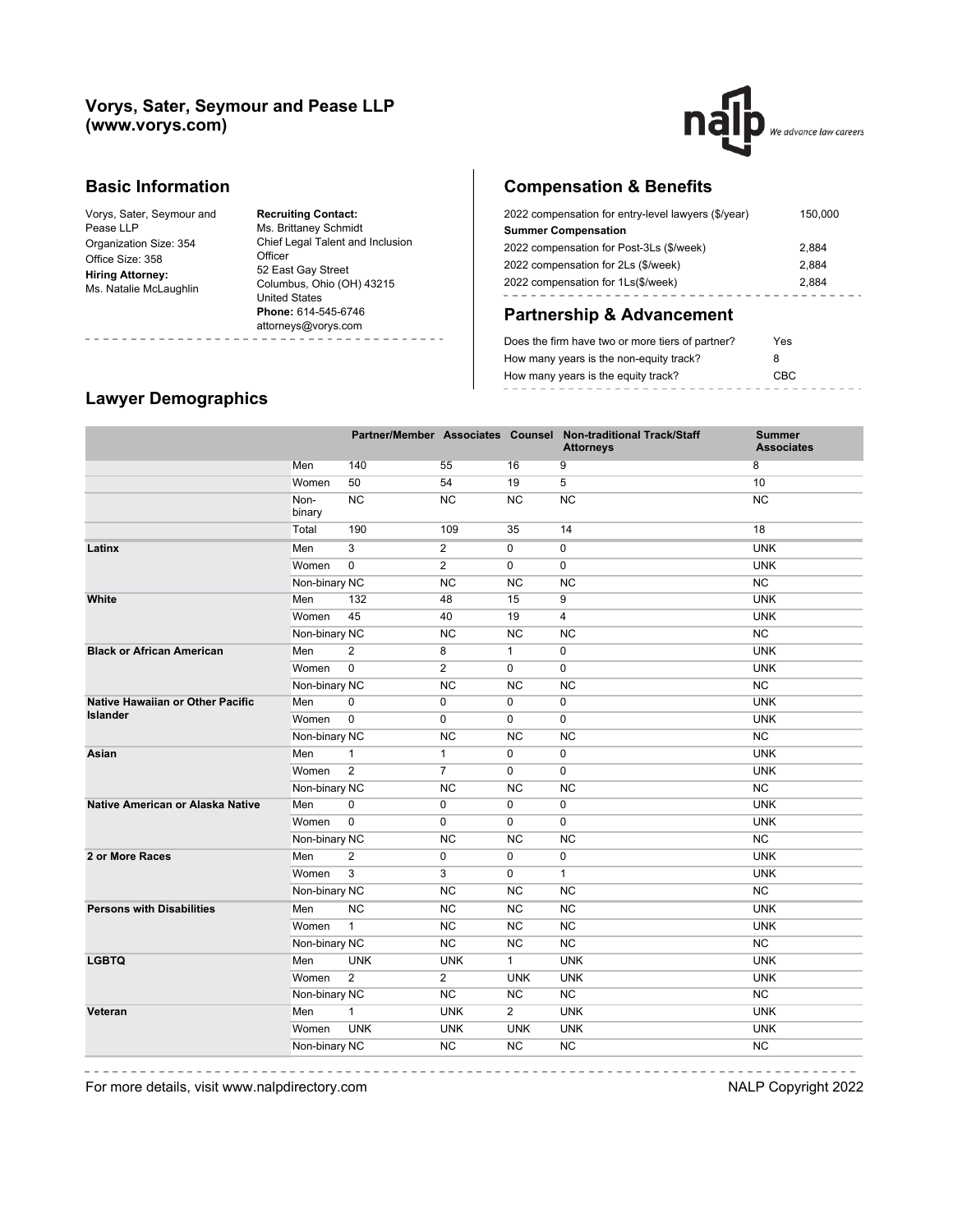

### **Pro Bono/Public Interest**

| Rodney A. Holaday                                                                                  |        |  |  |  |  |  |  |
|----------------------------------------------------------------------------------------------------|--------|--|--|--|--|--|--|
| Partner                                                                                            |        |  |  |  |  |  |  |
| 614-464-8356                                                                                       |        |  |  |  |  |  |  |
| raholaday@vorys.com                                                                                |        |  |  |  |  |  |  |
| Firm-wide<br>Is the pro bono information indicated here firm-wide or specific to one office?       |        |  |  |  |  |  |  |
| % Firm Billable Hours last year                                                                    |        |  |  |  |  |  |  |
| 12.41<br>Average Hours per Attorney last year                                                      |        |  |  |  |  |  |  |
| Percent of associates participating last year                                                      |        |  |  |  |  |  |  |
| Percent of partners participating last year                                                        |        |  |  |  |  |  |  |
| Percent of other lawyers participating last year                                                   |        |  |  |  |  |  |  |
| <b>Professional Development</b>                                                                    |        |  |  |  |  |  |  |
| Evaluations                                                                                        | Annual |  |  |  |  |  |  |
| Does your organization use upward reviews to evaluate and provide feedback to supervising lawyers? | No     |  |  |  |  |  |  |
| Rotation for junior associates between departments/practice groups?                                | No     |  |  |  |  |  |  |
| Is rotation mandatory?                                                                             | No     |  |  |  |  |  |  |
| Does your organization have a dedicated professional development staff?                            | Yes    |  |  |  |  |  |  |
| Does your organization have a coaching/mentoring program                                           | Yes    |  |  |  |  |  |  |

Does your organization give billable hours credit for training time? Yes  $- - - -$ 

## **HIRING & RECRUITMENT**

|                                                                 |    |    | Began Work In                                                     |    |                                                                                                                                                                                                                                                   | <b>Expected</b> |
|-----------------------------------------------------------------|----|----|-------------------------------------------------------------------|----|---------------------------------------------------------------------------------------------------------------------------------------------------------------------------------------------------------------------------------------------------|-----------------|
| <b>LAWYERS</b>                                                  |    |    | 2020 Prior Summer Associates                                      |    | 2021 Prior Summer Associates                                                                                                                                                                                                                      | 2022            |
| Entry-level                                                     |    |    |                                                                   |    |                                                                                                                                                                                                                                                   |                 |
| Entry-level (non-traditional track)                             |    |    |                                                                   |    |                                                                                                                                                                                                                                                   |                 |
| <b>Lateral Partners</b>                                         |    |    |                                                                   |    |                                                                                                                                                                                                                                                   |                 |
| Lateral Associates                                              |    |    |                                                                   |    |                                                                                                                                                                                                                                                   |                 |
| All Other Laterals (non-traditional track)                      |    |    |                                                                   |    |                                                                                                                                                                                                                                                   |                 |
| Post-Clerkship                                                  |    |    |                                                                   |    |                                                                                                                                                                                                                                                   |                 |
| LL.M.s (U.S.)                                                   |    |    |                                                                   |    |                                                                                                                                                                                                                                                   |                 |
| LL.M.s (non-U.S.)                                               |    |    |                                                                   |    |                                                                                                                                                                                                                                                   |                 |
| <b>SUMMER</b>                                                   |    |    |                                                                   |    |                                                                                                                                                                                                                                                   |                 |
| Post-3Ls                                                        |    |    |                                                                   |    |                                                                                                                                                                                                                                                   |                 |
| $2\mathsf{Ls}$                                                  |    | 14 |                                                                   | 14 |                                                                                                                                                                                                                                                   |                 |
| 1 <sub>ls</sub>                                                 |    | 4  |                                                                   | 4  |                                                                                                                                                                                                                                                   |                 |
| Number of 2021 Summer<br>2Ls considered for associate<br>offers | 19 |    |                                                                   |    |                                                                                                                                                                                                                                                   |                 |
| Number of offers made to<br>summer 2L associates                | 15 |    |                                                                   |    |                                                                                                                                                                                                                                                   |                 |
| General Hiring Criteria                                         |    |    | important with class rank criteria varying from school to school. |    | We look to hire law students and attorneys who are committed to teamwork, have demonstrated leadership potential, are<br>willing to work hard, and who bring diverse backgrounds and experiences to our law firm. A strong academic background is |                 |

#### **General Practice Areas**

| <b>GENERAL PRACTICE AREAS</b>            | <b>EMPLOYER'S</b><br><b>PRACTICE</b><br><b>GROUP NAME</b> | NO. OF<br><b>PARTNERS/MEMBERS</b> | NO. OF<br><b>COUNSEL</b> | NO. OF<br><b>ASSOCIATES</b> | NO. OF<br><b>ENTRY-LEVEL</b><br><b>PLACEMENTS</b><br>IN THIS<br><b>PRACTICE</b><br><b>AREA LAST</b><br><b>YEAR</b> | NO. OF<br><b>NON-TRADITIONAL</b><br><b>TRACK/STAFF</b><br><b>ATTORNEYS</b> |
|------------------------------------------|-----------------------------------------------------------|-----------------------------------|--------------------------|-----------------------------|--------------------------------------------------------------------------------------------------------------------|----------------------------------------------------------------------------|
| <b>Banking, Finance</b>                  | Corporate                                                 | 21                                | 4                        | 6                           | ◠                                                                                                                  | 0                                                                          |
| <b>Business, Corporate</b><br>Litigation | eControl                                                  | 11                                |                          | 15                          |                                                                                                                    | 0                                                                          |